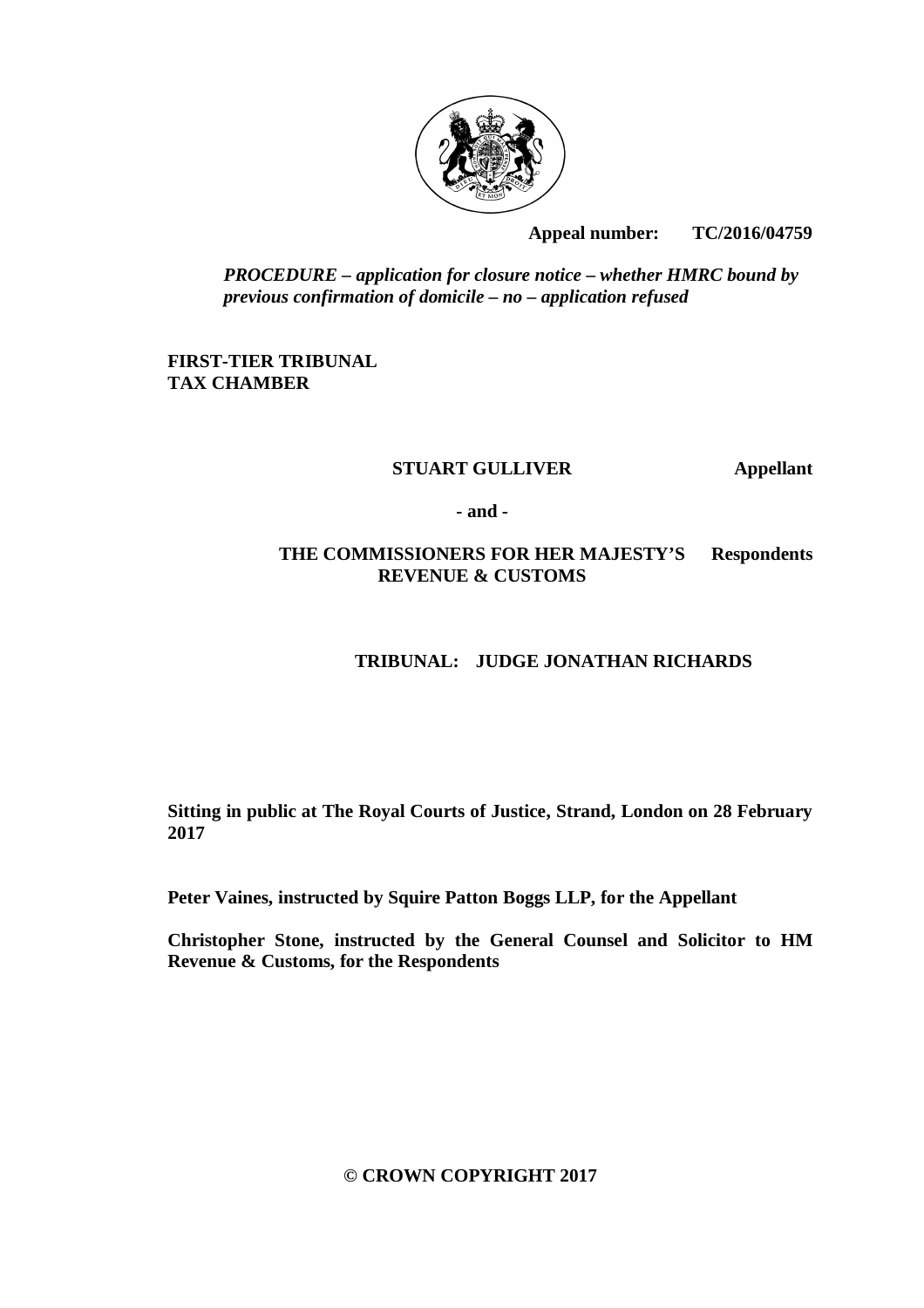## DECISION

1. Mr Gulliver has applied for a "closure notice" under s28A of the Taxes 5 Management Act 1970 ("TMA 1970") in respect of an enquiry that HMRC have opened into his tax return for the year 2013-14. Mr Gulliver is Group Chief Executive of HSBC and it may be that the public will show some interest in his tax affairs. I will therefore make it clear right at the outset that HMRC have not alleged any impropriety on Mr Gulliver's part: their enquiry is limited to the factual question of 10 whether he was domiciled in the UK for that tax year.

## **Evidence**

2. I had witness evidence from two HMRC officers, Mr Clive Richards and Mr John Murray, who have both been involved in different aspects of Mr Gulliver's tax affairs. Mr Vaines cross-examined both witnesses and I found them both to be honest 15 and reliable.

3. Mr Gulliver did not rely on witness evidence. Rather, Mr Vaines made submissions by reference to a bundle of documentary evidence which included a statutory declaration that Mr Gulliver had provided to HMRC during their enquiries dealing with a number of issues relevant to his domicile.

## 20 **Findings of fact**

4. I will limit my findings of fact to those necessary to determine Mr Gulliver's application for a closure notice. Very few of these facts were in dispute.

5. Mr Gulliver is a UK national with a UK domicile of origin. Following his education in the UK, he has had an international business career which has seen him 25 spend significant amounts of time living in the Far East.

6. On 29 December 2015, HMRC opened a valid enquiry into Mr Gulliver's tax return for the 2013-14 tax year. That enquiry extended to the whole of Mr Gulliver's return for that year because, if he had a UK domicile in that tax year, that could have implications for any part of his tax return. The question of Mr Gulliver's domicile is 30 the only material point that remains outstanding for the purposes of HMRC's enquiry.

7. Mr Gulliver and his advisers have had previous correspondence with the Inland Revenue's Capital Taxes Office dealing with matters relevant to his domicile. (For ease of reference, I will include the Inland Revenue within the expression "HMRC".) On 31 October 2002, Mr Gulliver's advisers, Haarmann Hemmelrath, wrote a letter to

35 HMRC running to just over two pages that explained that, on 4 September 2002, Mr Gulliver had transferred £273,677 (from funds that were held outside the UK) to a discretionary trust established for the benefit of his family. This sum was above the nil rate band applicable for inheritance tax ("IHT") purposes and the contribution would, therefore, have given rise to an IHT liability of some £4,735 if Mr Gulliver 40 were UK domiciled at any time in the three years leading up to the time of transfer.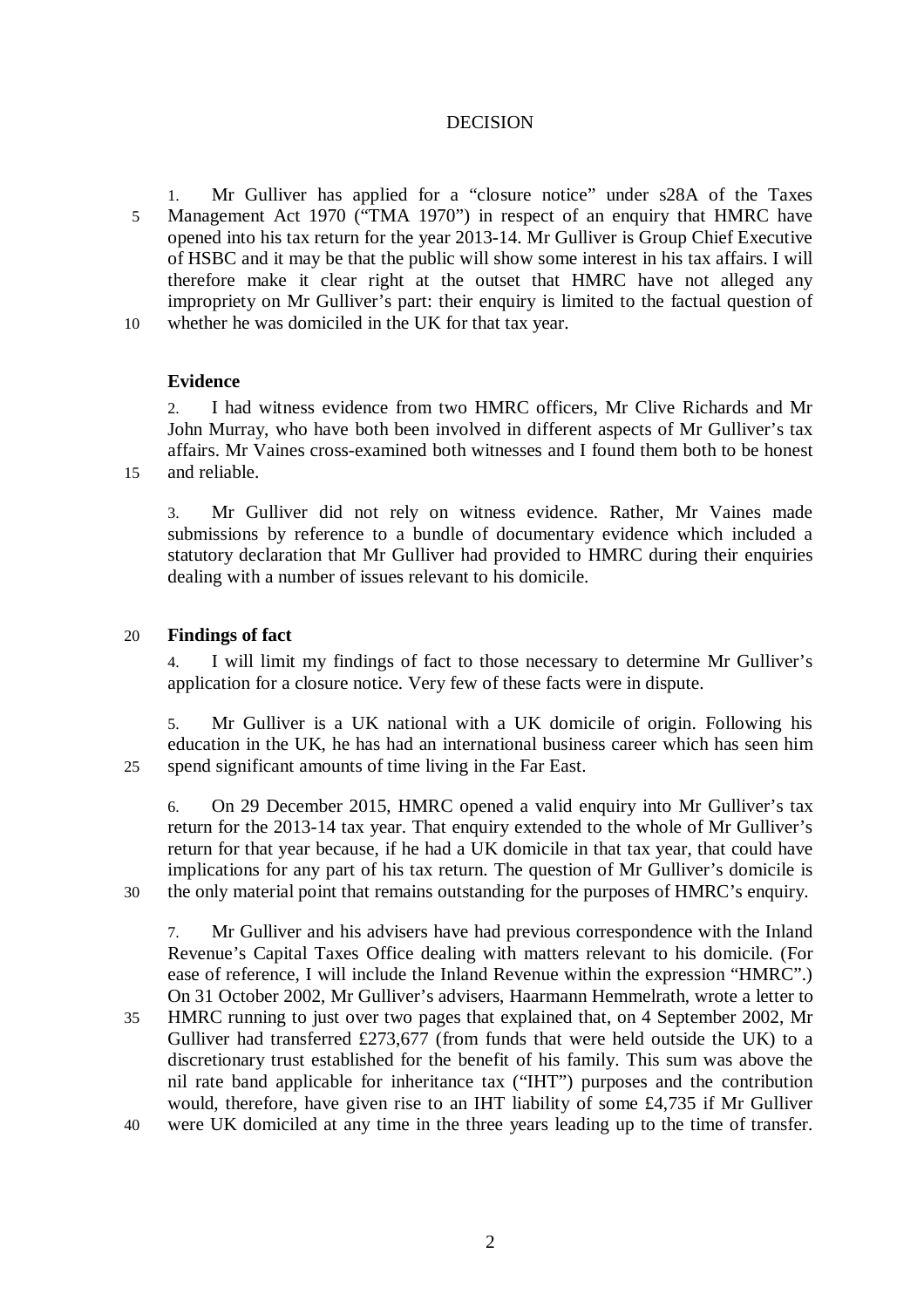However, Haarmann Hemmelrath explained why, in their view, Mr Gulliver was domiciled in Hong Kong. In particular, they noted that Hong Kong was Mr Gulliver's permanent home and the centre of his business and social life. They acknowledged that HSBC had asked Mr Gulliver to undertake a specific assignment in London but 5 that this was expected to last for only two years after which he would return home to Hong Kong. Having enclosed relevant documentation, Haarmann Hemmelrath concluded their letter with a request that HMRC confirm that no IHT arose on the transfer to the discretionary trust.

8. On 2 December 2002, HMRC replied to Haarmann Hemmelrath's letter. They 10 explained that they required further information on a number of issues and also indicated that Haarmann Hemmelrath should anticipate that information on some of these issues should be provided as standard on any future domicile queries for other clients. They justified this request saying:

If this type of information is not included, we will not be able to give a 15 domicile ruling on UK domicile of origin without coming back to you.

9. On 4 March 2003, Haarmann Hemmelrath provided a response to HMRC's further queries. Those were dealt with in seven numbered points that, took up less than one page of text (in double spacing). On 10 March 2003, Mr Murray at HMRC wrote a very brief letter (the "Letter") to Haarmann Hemmelrath, the full text of 20 which was as follows:

Thank you for your letter of 4 March.

On the basis of the information before us and on balance we would agree that Mr Gulliver has not made a transfer of value for the purposes of UK Inheritance Tax, having regard to  $s6(1)$  & 3(2) 25 IHTA'84

10. At the time, HMRC took a "risk based approach" to requests for confirmation of the IHT treatment of lifetime transfers that took into account the amount of the tax potentially in issue, and the chance of the taxpayer concerned being UK domiciled on the basis of the information provided. Applying that approach, Mr Murray did not 30 consider it an appropriate use of resources to engage in a full enquiry into all aspects of Mr Gulliver's domicile given that the amount of tax in issue was only £4,735. He also concluded that there was not a high risk, based on the information provided, of Mr Gulliver having a UK domicile. Mr Murray did not, therefore, conduct a detailed investigation as to Mr Gulliver's circumstances before writing the Letter. It was, 35 however, common ground that, by confirming that the transfer to the discretionary trust did not attract IHT, Mr Murray was accepting that Mr Gulliver had, despite having a UK domicile of origin, acquired a domicile of choice in Hong Kong (as, if Mr Gulliver had a UK domicile, the transfer to the discretionary trust would have attracted IHT).

40 11. As noted at [7] above, at the time of the correspondence with HMRC in 2002, it was expected that Mr Gulliver would stay in the UK for only two years to perform a specific assignment whereupon he would return to Hong Kong. Events, however, turned out differently and Mr Gulliver has been resident in the UK for UK tax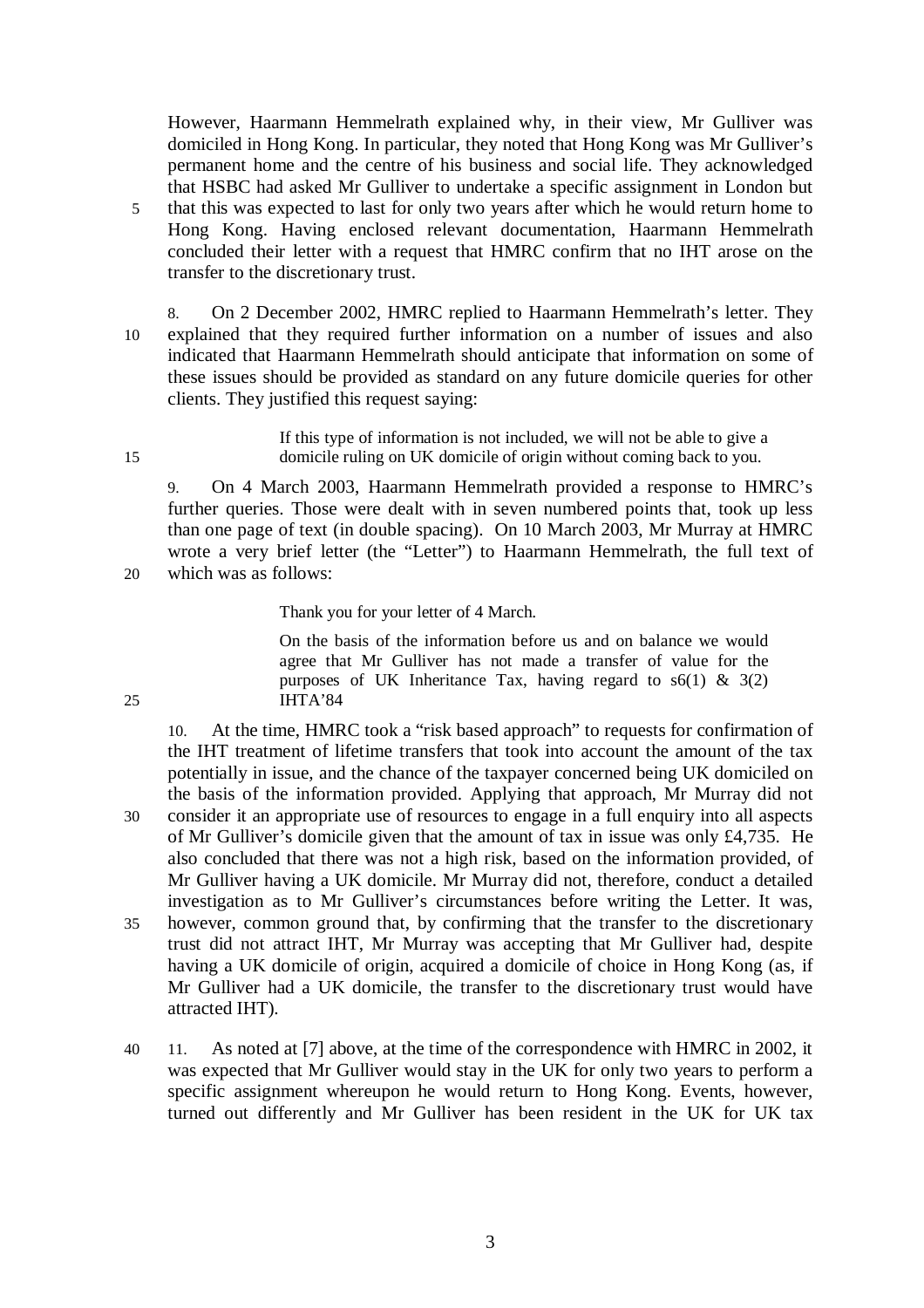purposes for the past 13 years, during which period he became the Group Chief Executive of HSBC<sup>1</sup>.

12. Having opened their enquiry into Mr Gulliver's tax return, HMRC have sent him requests for a large amount of information and a large number of documents. On 5 11 October 2016, they sent a formal notice under the provisions of Schedule 36 of the Finance Act 2008 requesting answers to 123 questions and the provision of 33 categories of document. These requests were not limited to matters arising after 4 March 2003 (the date of the Letter) and involved a searching examination of a number of aspects of his personal and professional life dating back to 1981.

10 13. Mr Gulliver has appealed to HMRC against the information notice and has not to date answered all of HMRC's requests for documents or information. Rather, he has explained to HMRC that, in his view, HMRC concluded in the Letter that he had acquired a domicile of choice in Hong Kong in 1999 (three years before he made the contribution to the discretionary trust). On that basis, he has told HMRC that he 15 considers that their queries, insofar as they seek to establish whether he acquired a domicile of choice in Hong Kong, are simply not relevant as that has already been established. He has not answered HMRC's queries in that regard. He accepts that it is open to HMRC to ask whether he lost that domicile of choice and has provided HMRC with documents and information that he considers relevant to that issue.

#### 20 **Relevant statutory provisions**

14. Section 28A(4) of TMA 1970 permits a taxpayer to apply to the Tribunal for a direction that HMRC issue a closure notice within a specified period. Section 28A(6) provides that the Tribunal is obliged to give such a direction unless it is satisfied that there are reasonable grounds for not issuing a closure notice within a specified period. 25 In considering whether there are "reasonable grounds", I will consider both the extent to which HMRC's queries are relevant to their enquiries and the extent to which Mr Gulliver has answered those queries. Both of those issues need to be considered since, if HMRC have raised reasonable and relevant queries which Mr Gulliver has not answered, that may well establish a "reasonable ground" for not directing HMRC to 30 close the enquiry. By contrast, if HMRC have not received answers to questions that are unreasonable or irrelevant, that is unlikely of itself to constitute a "reasonable ground" of the kind referred to in s28A(6).

#### **The parties' respective arguments**

- 15. The essence of Mr Vaines's argument was as follows:
- 

 $\overline{a}$ 

35 (1) HMRC had determined in the Letter that Mr Gulliver acquired a domicile of choice in Hong Kong. They were therefore, "stuck with" the consequences of that determination and queries that HMRC were raising as to whether Mr

<sup>&</sup>lt;sup>1</sup> In making this finding, I am recording only the agreed fact that Mr Gulliver was resident for tax purposes in the UK for those 13 years. Mr Gulliver's position is that he also maintained a residence in Hong Kong during this period and I do not need to make any finding on that issue.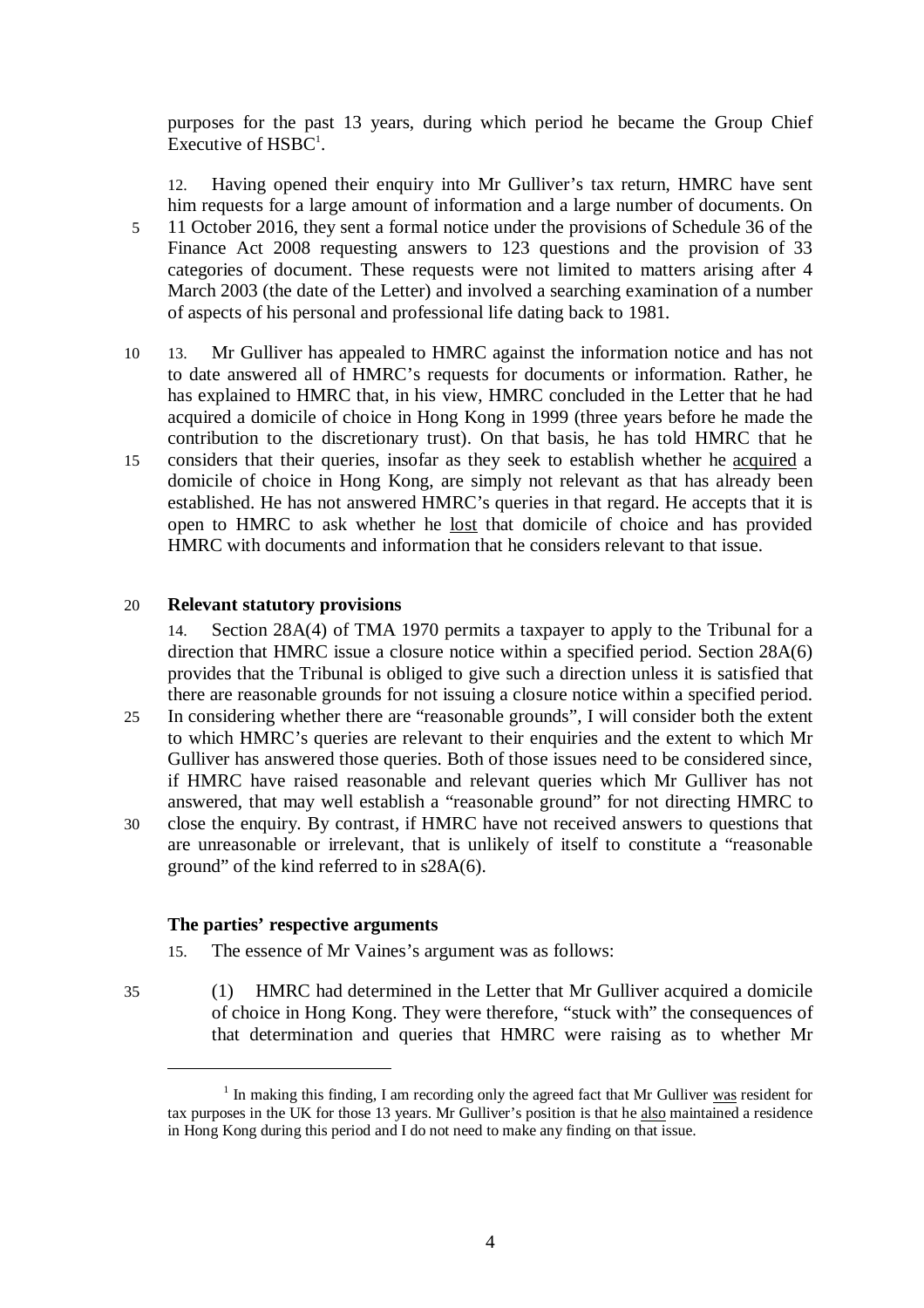Gulliver did indeed acquire a domicile of choice in Hong Kong were simply not relevant.

(2) As a matter of law, once Mr Gulliver acquired a domicile of choice in Hong Kong that domicile of choice was presumed to continue. Mr Gulliver 5 could lose that domicile of choice but only if both (i) he ceased to reside in Hong Kong and (ii) he ceased to intend to reside in Hong Kong. The effect of that legal presumption is that HMRC bear the burden of showing that Mr Gulliver abandoned his domicile of choice in Hong Kong.

(3) Mr Gulliver has provided HMRC with ample evidence to establish that, 10 while he spends a large part of his time in the UK given his professional duties as HSBC's chief executive, he still maintains a residence in Hong Kong. He has also provided HMRC with ample evidence of his intention to continue to reside in Hong Kong (and has sworn a statutory declaration to this effect). In those circumstances, he has answered all of HMRC's relevant questions and HMRC's 15 enquiry should be closed.

16. Mr Stone's argument can be summarised as follows:

(1) HMRC are seeking to establish Mr Gulliver's domicile for the 2013-14 tax year. In order to do so, they need to look back over the whole of his life "at what he had done with his life, at what life had done to him and at what were his 20 inferred intentions" (to use an expression in *Agulian v Cyganik* [2006] EWCA Civ 129). Their enquiries into domicile would necessarily be wide ranging.

(2) HMRC were not "stuck with" the conclusions they expressed in their 2003 letter. That letter did not create a binding contract. It could not be argued that, having written that letter, HMRC were estopped from looking again at Mr 25 Gulliver's domicile in a subsequent tax year. Therefore, HMRC did not need to show any change of circumstances and were not confined to an examination of whether a Hong Kong domicile of choice had been lost.

(3) HMRC were, therefore, entitled to engage in a broad enquiry that considered all issues relevant to Mr Gulliver's domicile (including whether he 30 had acquired a domicile of choice in Hong Kong and, if he had, whether he subsequently lost it). Since Mr Gulliver had not answered all of their questions in this regard, it would be premature to direct a closure of their enquiry.

## **Discussion**

17. At the heart of Mr Vaines's argument is the proposition that HMRC are "stuck 35 with" the consequences of the Letter. Mr Vaines made it clear in his submissions that he was not arguing that the Letter created a binding contract. He also accepted that there could be no estoppel for the reasons that Mr Stone gave in his submissions. However, he still submitted that, having written the Letter, HMRC had to pursue their enquiries consistently with it which meant that, if they wished to assert in 2013-14

40 that Mr Gulliver had a UK domicile, they bore the burden of proving that he had lost his Hong Kong domicile of choice and should direct their enquiries to that matter.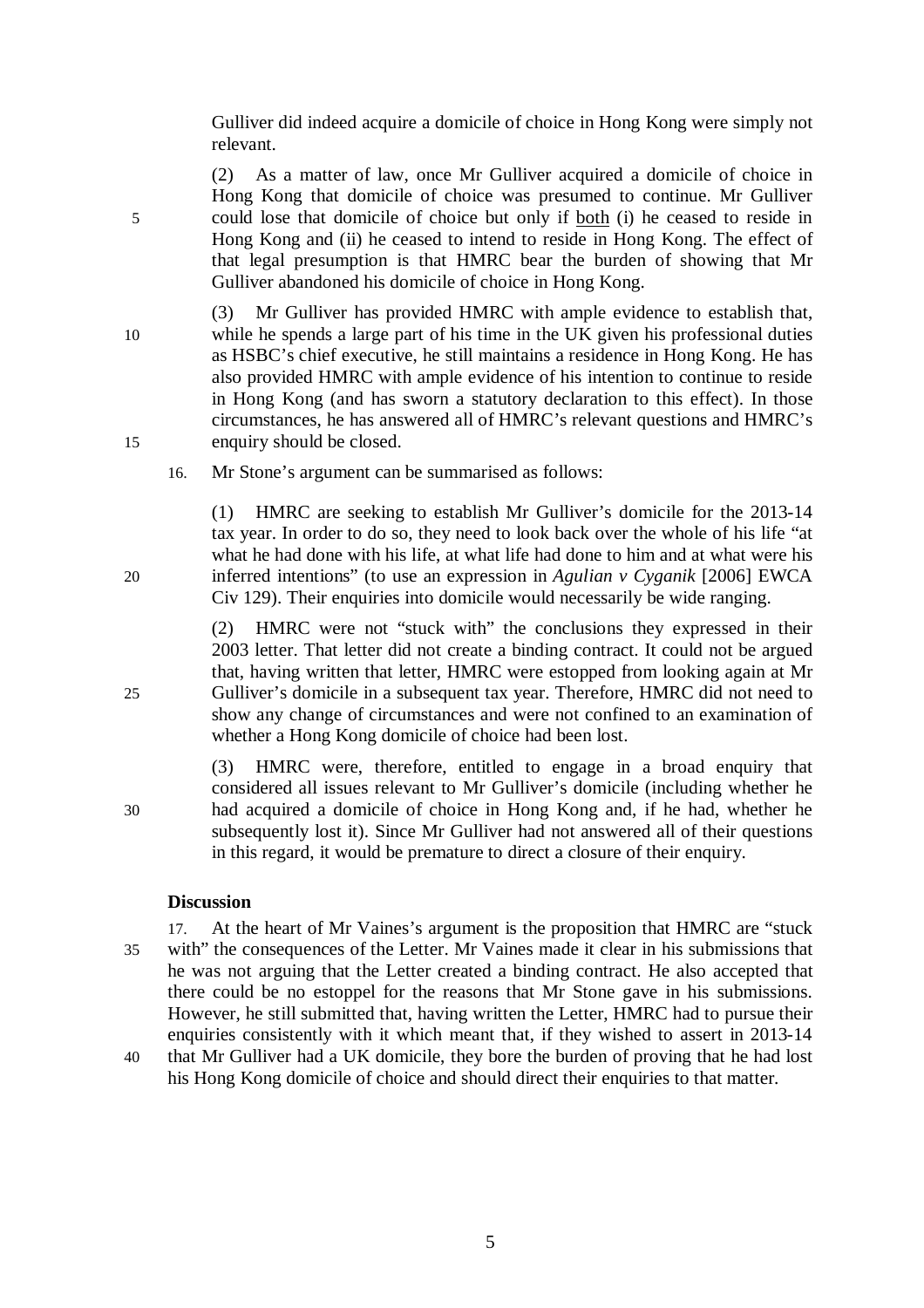18. I do not accept Mr Vaines's central proposition. The law set out in *Caffoor v Commissioner of Income Tax* [1961] AC 584, *Barnett v Brabyn* [1996] STC 716 and *King v Walden* [2001] STC 822 is clear. Income tax and capital gains tax are charged by reference to separate tax years. In those circumstances, a determination of fact 5 (whether made by a tribunal or following an agreement under s54 of TMA 1970) made in relation to one tax year is not binding in relation to a later tax year. Both HMRC and a taxpayer are permitted to make arguments that call into question factual determinations made in respect of a different tax year.

19. In fact, the principle is even wider than that set out at [18]. In *Barnett v Brabyn*, 10 the taxpayer and HMRC had reached an agreement under s54 of TMA 1970 that income the taxpayer received in certain tax years from his activities as a technician was taxable under what was then Case I of Schedule D. HMRC discovered that the taxpayer had received additional income from these activities and raised a further assessment for the same tax years. Lightman J held that the taxpayer was free to 15 argue, in appeals against these additional assessments that, despite the position set out in the s54 agreement, he was an employee and not an independent contractor.

20. The courts have on occasions expressed some surprise that this is the position. In *King v Walden*, Jacob J found it to be "startling", saying:

- 15. I was at first startled by the proposition. It means that one could 20 have a first finding that tax was due yet a subsequent finding that no interest or that any tax was due because the tax had not been due after all. Or, as is claimed here, a finding of wilful default or neglect justifying out-of-year assessments but then a finding of no interest on those assessments because wilful default or neglect was not re-proved. 25 Moreover, the Revenue, or indeed the taxpayer, would find itself having to prove the same thing over and over again in relation to exactly the same facts for exactly the same periods.
- However, despite finding the proposition startling, Jacob J felt constrained by authority to give effect to it. One result of doing so was that, even though in 1991 the 30 Special Commissioners had determined that the taxpayer was guilty of wilful default or neglect (so that HMRC were entitled to make late assessments against him for certain tax years), it was still open to Mr King to argue, in an appeal against penalties imposed in connection with those very assessments, that there was no neglect or wilful default.
- 35 21. Therefore, even if, in 2003, a court or tribunal had decided that Mr Gulliver had a Hong Kong domicile of choice, or HMRC and Mr Gulliver reached an agreement under s54 of TMA 1970 to this effect, there would be no impediment to HMRC arguing, in proceedings relating to the 2013-14 tax year, that Mr Gulliver never acquired a Hong Kong domicile of choice. Mr Gulliver does not even have a court or
- 40 tribunal decision on his domicile or a s54 agreement. He cannot be in any better position simply because HMRC wrote the Letter. Since there would be no impediment to HMRC arguing that Mr Gulliver never acquired a Hong Kong domicile of choice in any appeal relating to the 2013-14 tax year, I see no reason why they should be precluded from using their powers of enquiry to seek to establish this.

6